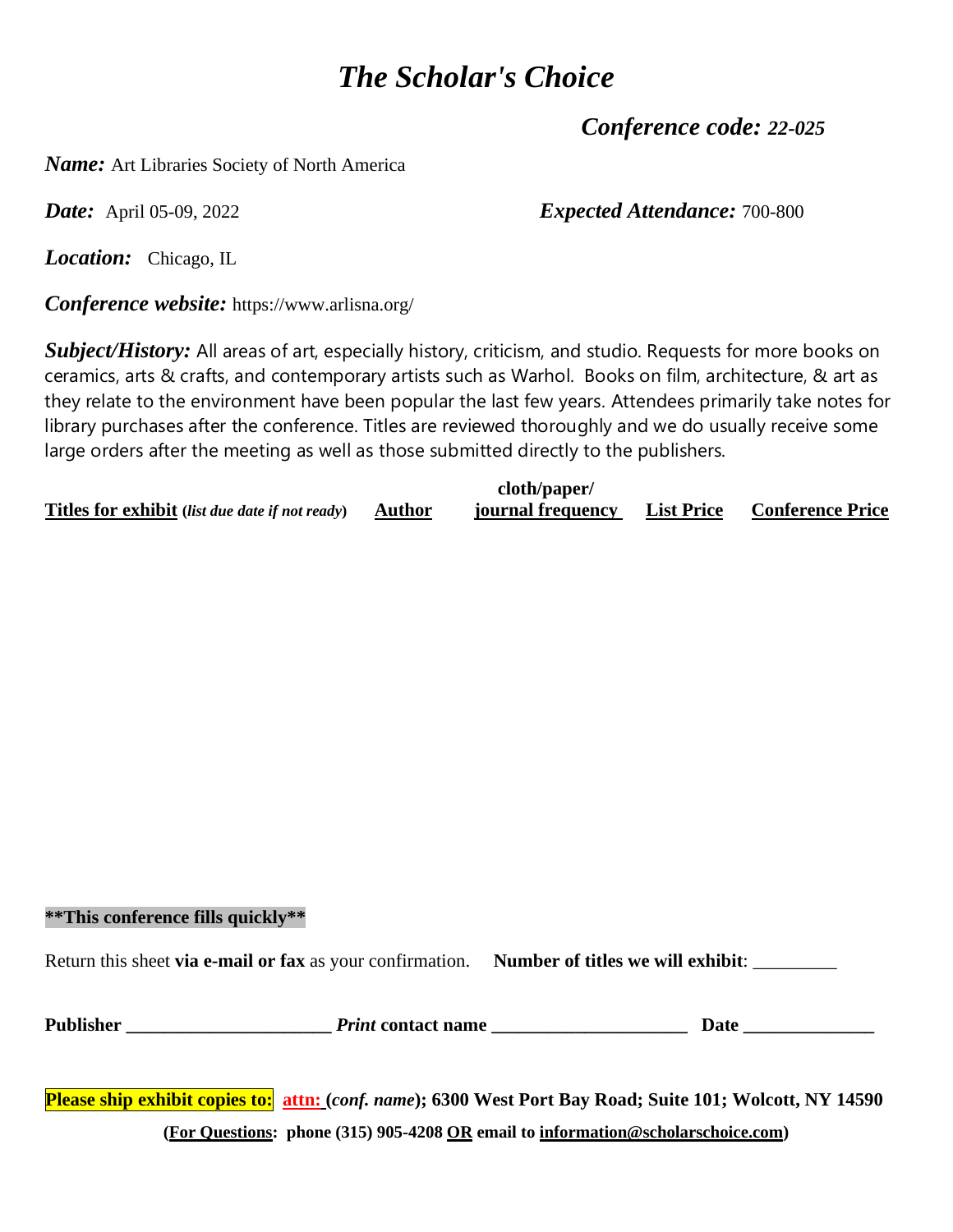*Conference code: 22-026* 

*Name:* Shakespeare Association of America

*Date:* April 06-09, 2022 *Expected Attendance:* 900-1000

*Location:* Jacksonville, FL

*Conference website:* https://shakespeareassociation.org/

*Subject/History:* Interest in all aspects of Shakespeare as well as early modern English drama, publishing, literature, language, & history, 1500-1700. There is strong interest in early modern women and an Shakespeare on film. The Shakespeare meeting is a lively conference and participants spend a lot of time with the books.

|                                                               | cloth/paper/      |                                    |
|---------------------------------------------------------------|-------------------|------------------------------------|
| <b>Titles for exhibit</b> (list due date if not ready) Author | journal frequency | <b>List Price Conference Price</b> |

Return this sheet **via e-mail or fax** as your confirmation. **Number of titles we will exhibit**: \_\_\_\_\_\_\_\_\_

**Publisher \_\_\_\_\_\_\_\_\_\_\_\_\_\_\_\_\_\_\_\_\_\_** *Print* **contact name \_\_\_\_\_\_\_\_\_\_\_\_\_\_\_\_\_\_\_\_\_ Date \_\_\_\_\_\_\_\_\_\_\_\_\_\_**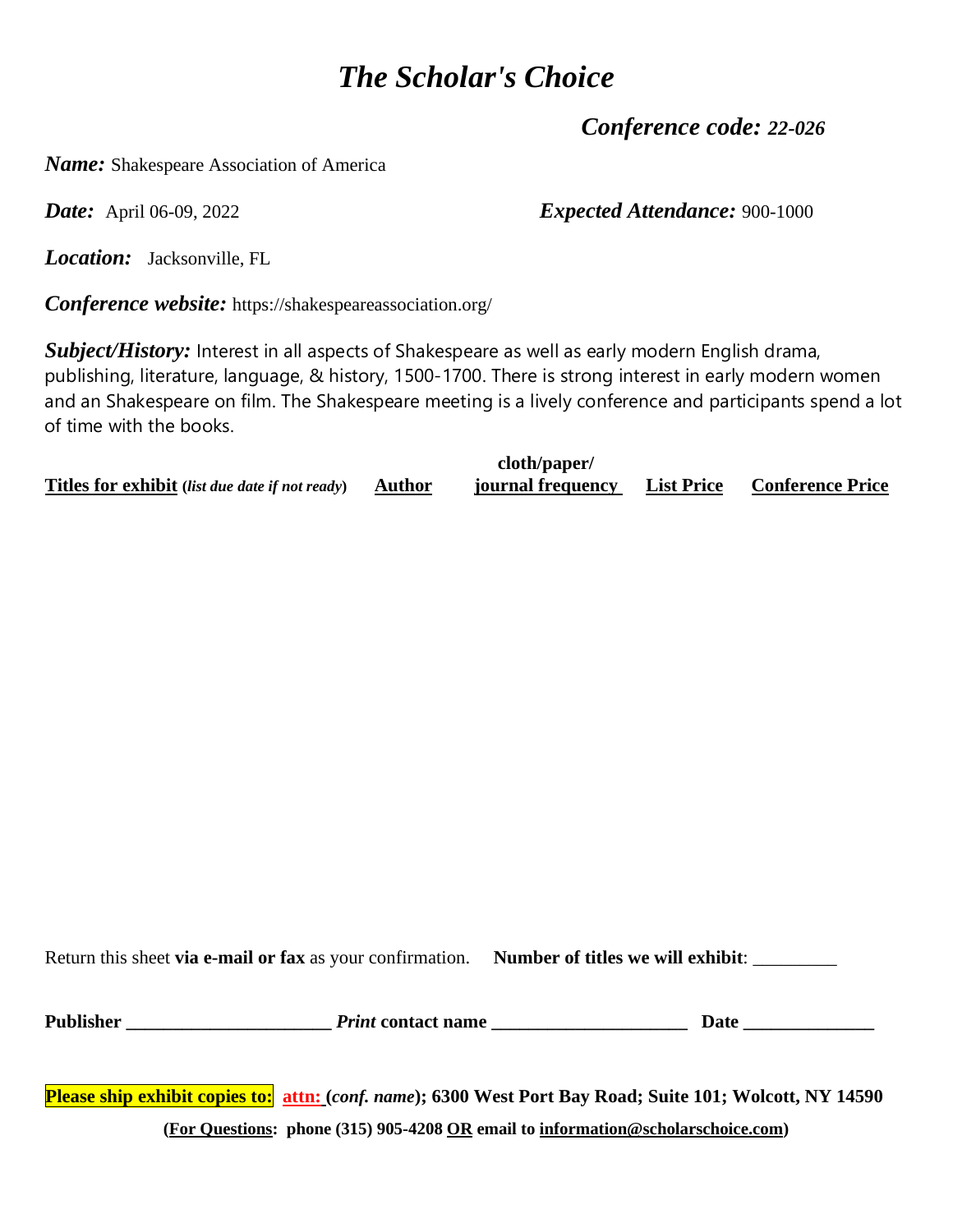*Conference code: 22-027* 

*Name:* Popular Culture Association/ACA

*Date:* April 13-16, 2022 *Expected Attendance:* 2500-3000

*Location:* virtual

*Conference website:* https://pcaaca.org/

*Subject/History:* All aspects of popular culture, especially fandom, folklore & fairy tales, comics, film, TV, music, gender, race, art, & LGBTQ issues. Good interest too in science & detective fiction, food, the horror/gothic genre, and current affairs as they relate to culture. This is the largest gathering of scholars interested in popular culture.

|                                                        |          | cloth/paper/      |                                    |
|--------------------------------------------------------|----------|-------------------|------------------------------------|
| <b>Titles for exhibit</b> (list due date if not ready) | , Author | journal frequency | <b>List Price Conference Price</b> |

Return this sheet **via e-mail or fax** as your confirmation. **Number of titles we will exhibit**: \_\_\_\_\_\_\_\_\_

**Publisher \_\_\_\_\_\_\_\_\_\_\_\_\_\_\_\_\_\_\_\_\_\_** *Print* **contact name \_\_\_\_\_\_\_\_\_\_\_\_\_\_\_\_\_\_\_\_\_ Date \_\_\_\_\_\_\_\_\_\_\_\_\_\_**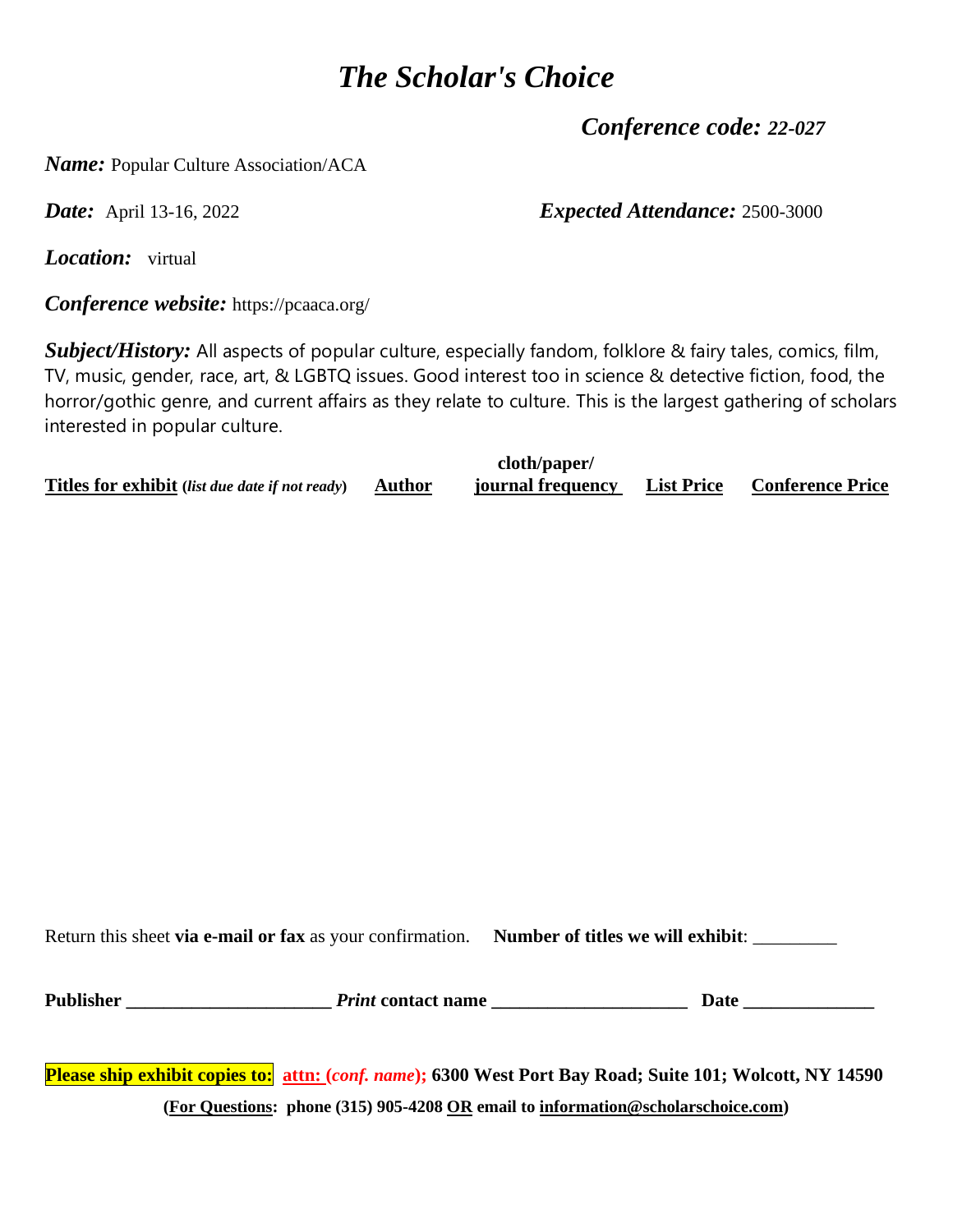*Conference code: 22-028* 

*Name:* American Association for the History of Medicine

*Date:* April 21-24, 2022 *Expected Attendance:* 450-500

*Location:* Saratoga Springs, NY

*Conference website:* https://www.histmed.org/

*Subject/History:* All areas of the history of medicine from ancient to modern times. History of medical theories, techniques, diseases, treatments, drugs, hospitals, medical education, & medical professions. Good interest in biographies. Professors & practicing MDs alike attend this meeting. There is a wide range of interests & a willingness to buy expensive volumes.

|                                                               | cloth/paper/      |                                    |
|---------------------------------------------------------------|-------------------|------------------------------------|
| <b>Titles for exhibit</b> (list due date if not ready) Author | journal frequency | <b>List Price Conference Price</b> |

Return this sheet **via e-mail or fax** as your confirmation. **Number of titles we will exhibit**: \_\_\_\_\_\_\_\_\_

**Publisher \_\_\_\_\_\_\_\_\_\_\_\_\_\_\_\_\_\_\_\_\_\_** *Print* **contact name \_\_\_\_\_\_\_\_\_\_\_\_\_\_\_\_\_\_\_\_\_ Date \_\_\_\_\_\_\_\_\_\_\_\_\_\_**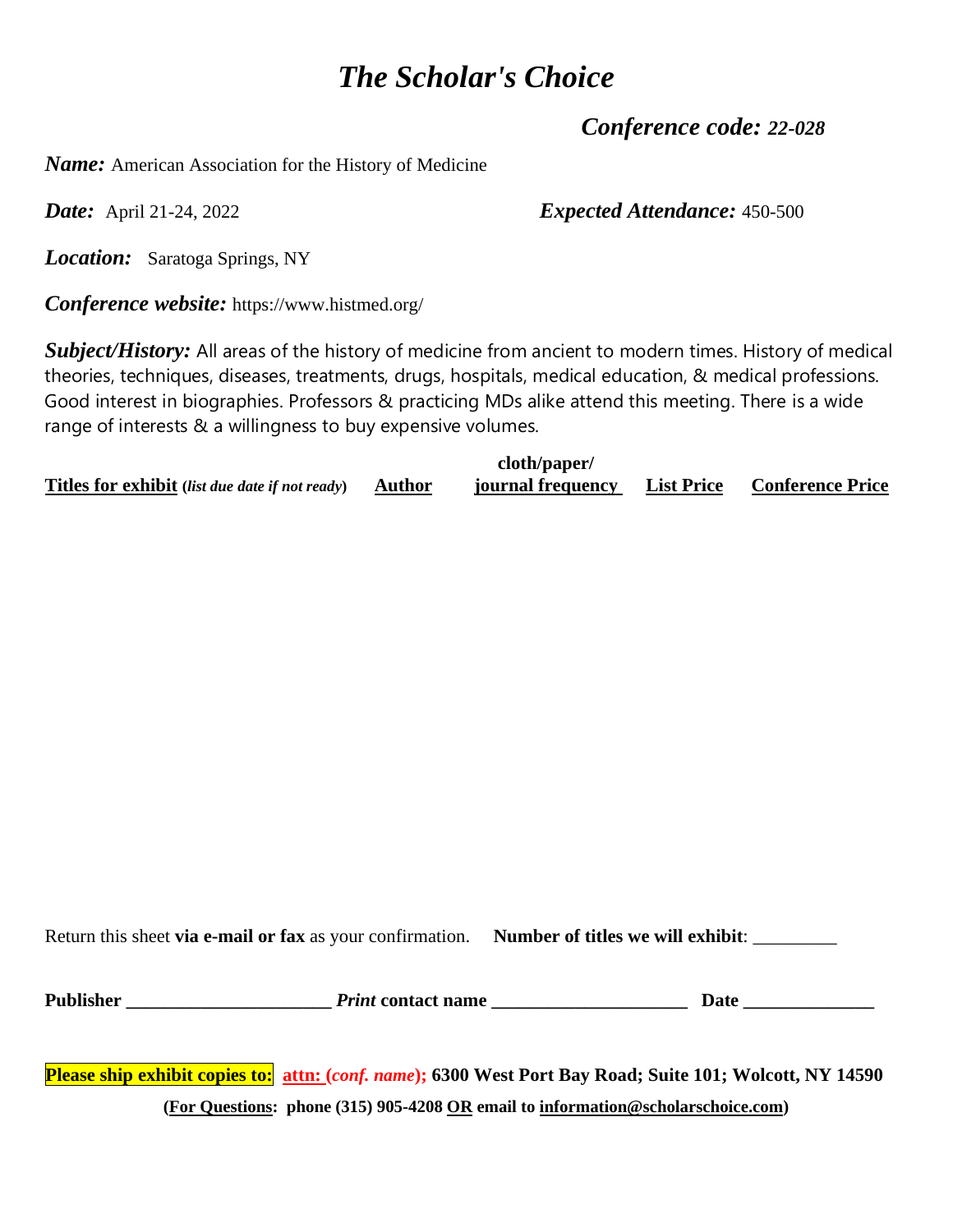*Conference code: 22-029* 

*Name:* Western Association of Women Historians

*Date:* April 21-24, 2022 *Expected Attendance:* 250

*Location:* Costa Mesa, CA

*Conference website:* https://wawh.org/

*Subject/History:* Historical studies of all time periods & regions. Books do not have to focus on women or gender history, although those issues are of special interest to the attendees. \*\*Attendees have requested more books on Asian, African, & Latin American topics\*\*. Participants are scholars from all over the world. WAWH celebrated its 50th anniversary in 2019 as the largest of the regional women's historical associations in the U.S. and models itself after the Berkshire conference.

|                                                        |        | cloth/paper/      |                                    |
|--------------------------------------------------------|--------|-------------------|------------------------------------|
| <b>Titles for exhibit</b> (list due date if not ready) | Author | journal frequency | <b>List Price</b> Conference Price |

Return this sheet **via e-mail or fax** as your confirmation. **Number of titles we will exhibit**: \_\_\_\_\_\_\_\_\_

**Publisher \_\_\_\_\_\_\_\_\_\_\_\_\_\_\_\_\_\_\_\_\_\_** *Print* **contact name \_\_\_\_\_\_\_\_\_\_\_\_\_\_\_\_\_\_\_\_\_ Date \_\_\_\_\_\_\_\_\_\_\_\_\_\_**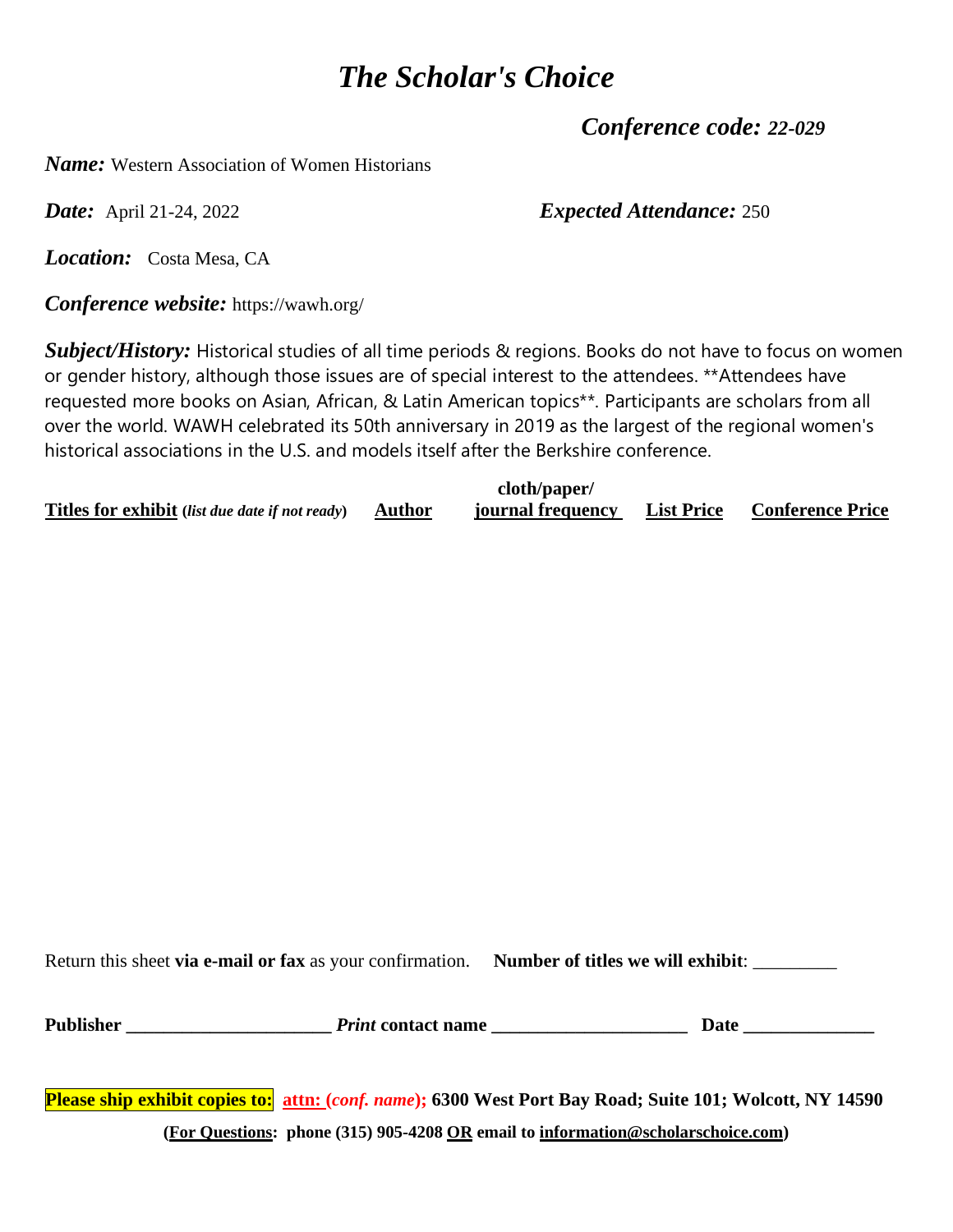*Conference code: 22-030* 

*Name:* American Research Center in Egypt

*Date:* April 22-24, 2022 *Expected Attendance:* 400-450

*Location:* Irvine, CA & online

*Conference website:* https://www.arce.org/

*Subject/History:* Archaeology, art, culture, history, religion, science, & literature of ancient Egypt as well as other Near Eastern civilizations. Tremendous group of book buyers. Multiple display copies are recommended due to the enthusiasm for the exhibit and the fact that for many international attendees, this is their only chance to see & purchase these titles.

|                                                               | cloth/paper/      |                                    |
|---------------------------------------------------------------|-------------------|------------------------------------|
| <b>Titles for exhibit</b> (list due date if not ready) Author | journal frequency | <b>List Price Conference Price</b> |

Return this sheet **via e-mail or fax** as your confirmation. **Number of titles we will exhibit**: \_\_\_\_\_\_\_\_\_

**Publisher \_\_\_\_\_\_\_\_\_\_\_\_\_\_\_\_\_\_\_\_\_\_** *Print* **contact name \_\_\_\_\_\_\_\_\_\_\_\_\_\_\_\_\_\_\_\_\_ Date \_\_\_\_\_\_\_\_\_\_\_\_\_\_**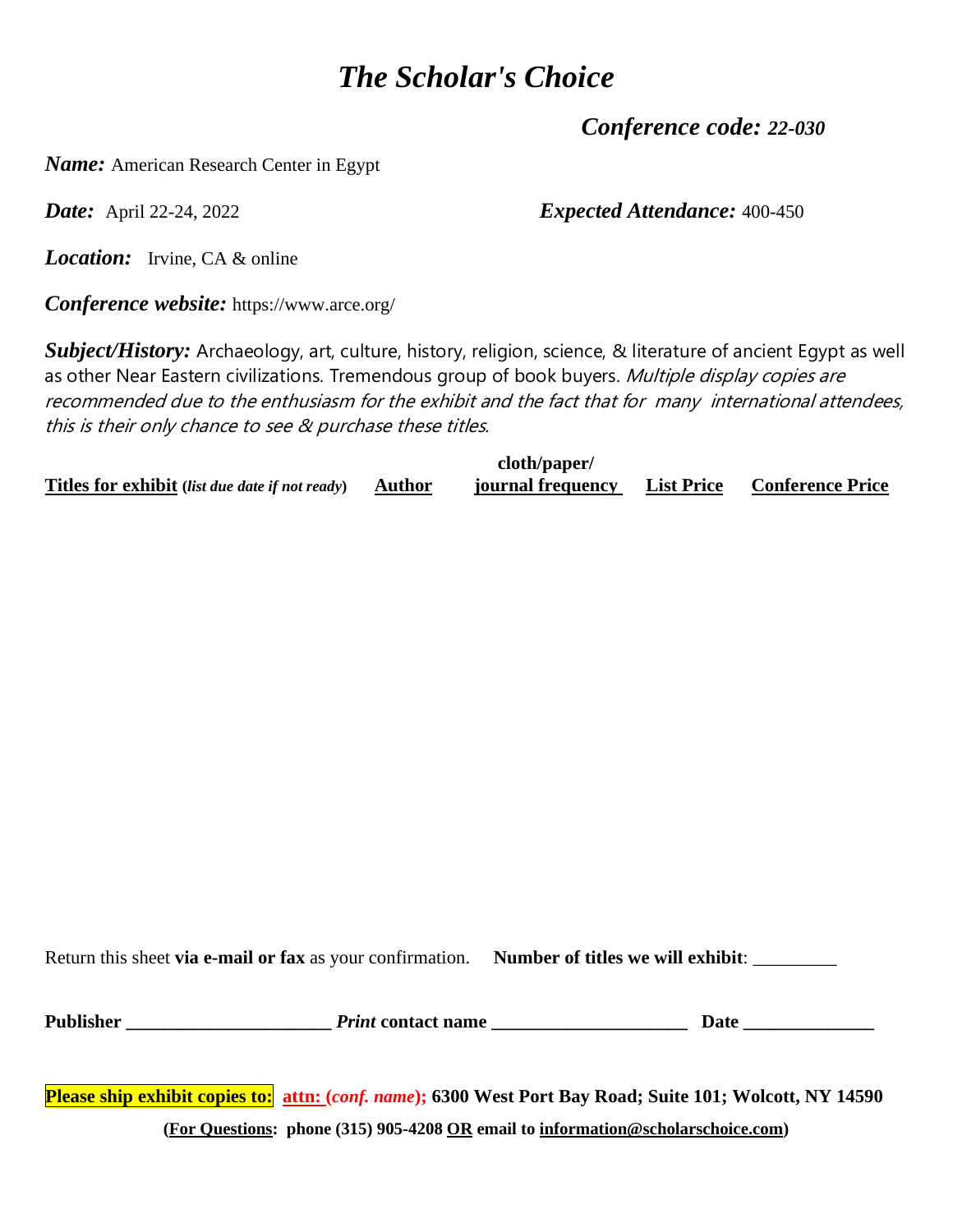*Conference code: 22-031* 

*Name:* Society of Architectural Historians

*Date:* April 27-01, 2022 *Expected Attendance:* 650-700

*Location:* Pittsburgh, PA

*Conference website:* https://www.sah.org/

*Subject/History:* History of the built environment. Architectural styles and aesthetics over time, landscape architecture, urban planning, etc. Participants include leading historians, preservationists, architects, curators, & scholars from around the world. Good traffic and strong interest in books.

|                                                        |        | cloth/paper/      |                                    |
|--------------------------------------------------------|--------|-------------------|------------------------------------|
| <b>Titles for exhibit</b> (list due date if not ready) | Author | journal frequency | <b>List Price Conference Price</b> |

Return this sheet **via e-mail or fax** as your confirmation. **Number of titles we will exhibit**: \_\_\_\_\_\_\_\_\_

**Publisher \_\_\_\_\_\_\_\_\_\_\_\_\_\_\_\_\_\_\_\_\_\_** *Print* **contact name \_\_\_\_\_\_\_\_\_\_\_\_\_\_\_\_\_\_\_\_\_ Date \_\_\_\_\_\_\_\_\_\_\_\_\_\_**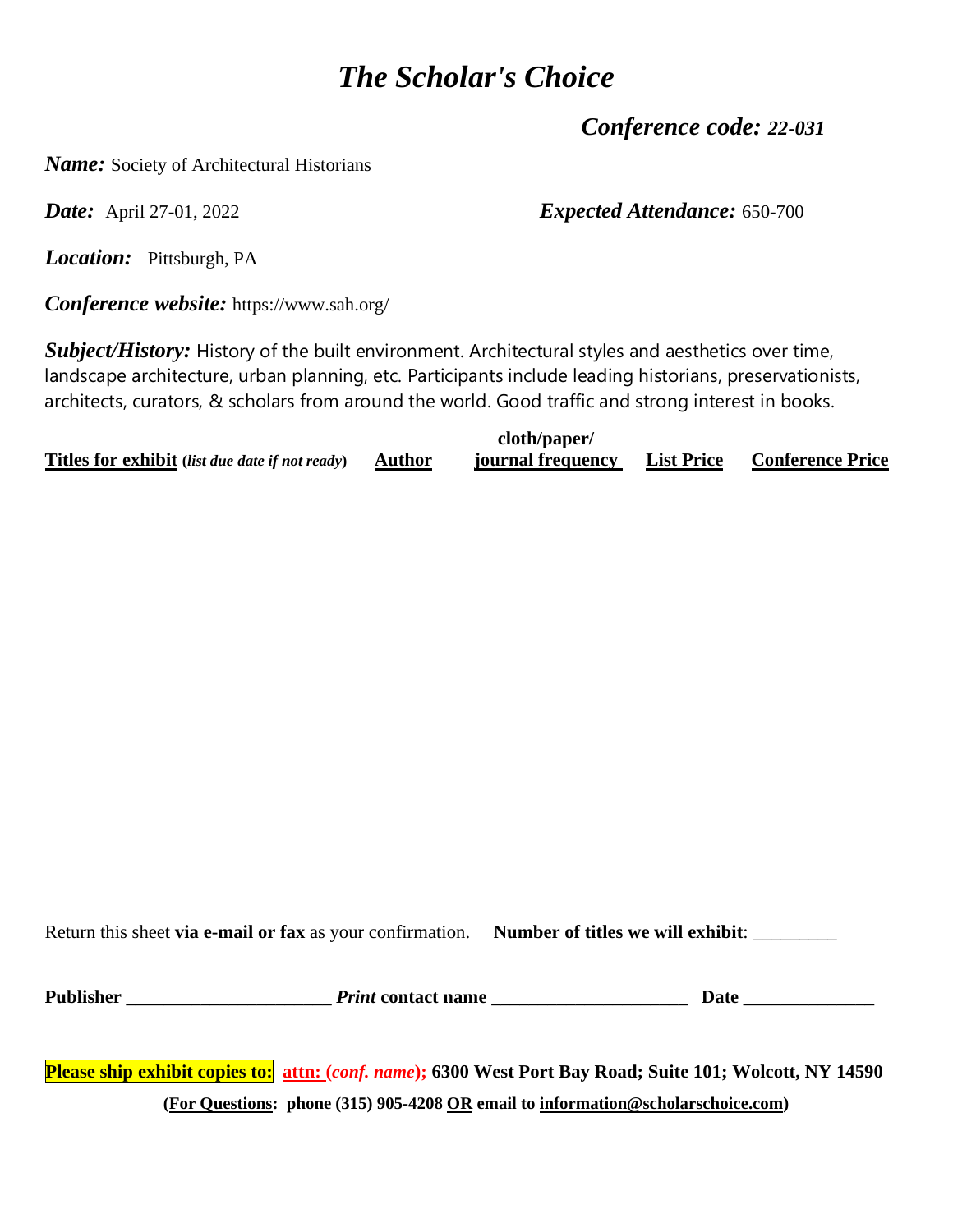*Conference code: 22-032* 

*Name:* Society for Military History

*Date:* April 28-01, 2022 *Expected Attendance:* 700-800

*Location:* Fort Worth, TX

*Conference website:* https://www.smh-hq.org/

*Subject/History:* Military history from ancient to modern times, including military tactics, campaigns, armament, ground, naval, and air warfare. Good interest in World Wars I & II & the Civil War. This meeting is attended by a mix of scholars and military personnel with a wide range of interests.

|                                                        | cloth/paper/      |                                    |
|--------------------------------------------------------|-------------------|------------------------------------|
| Titles for exhibit (list due date if not ready) Author | journal frequency | <b>List Price Conference Price</b> |

Return this sheet **via e-mail or fax** as your confirmation. **Number of titles we will exhibit**: \_\_\_\_\_\_\_\_\_

**Publisher \_\_\_\_\_\_\_\_\_\_\_\_\_\_\_\_\_\_\_\_\_\_** *Print* **contact name \_\_\_\_\_\_\_\_\_\_\_\_\_\_\_\_\_\_\_\_\_ Date \_\_\_\_\_\_\_\_\_\_\_\_\_\_**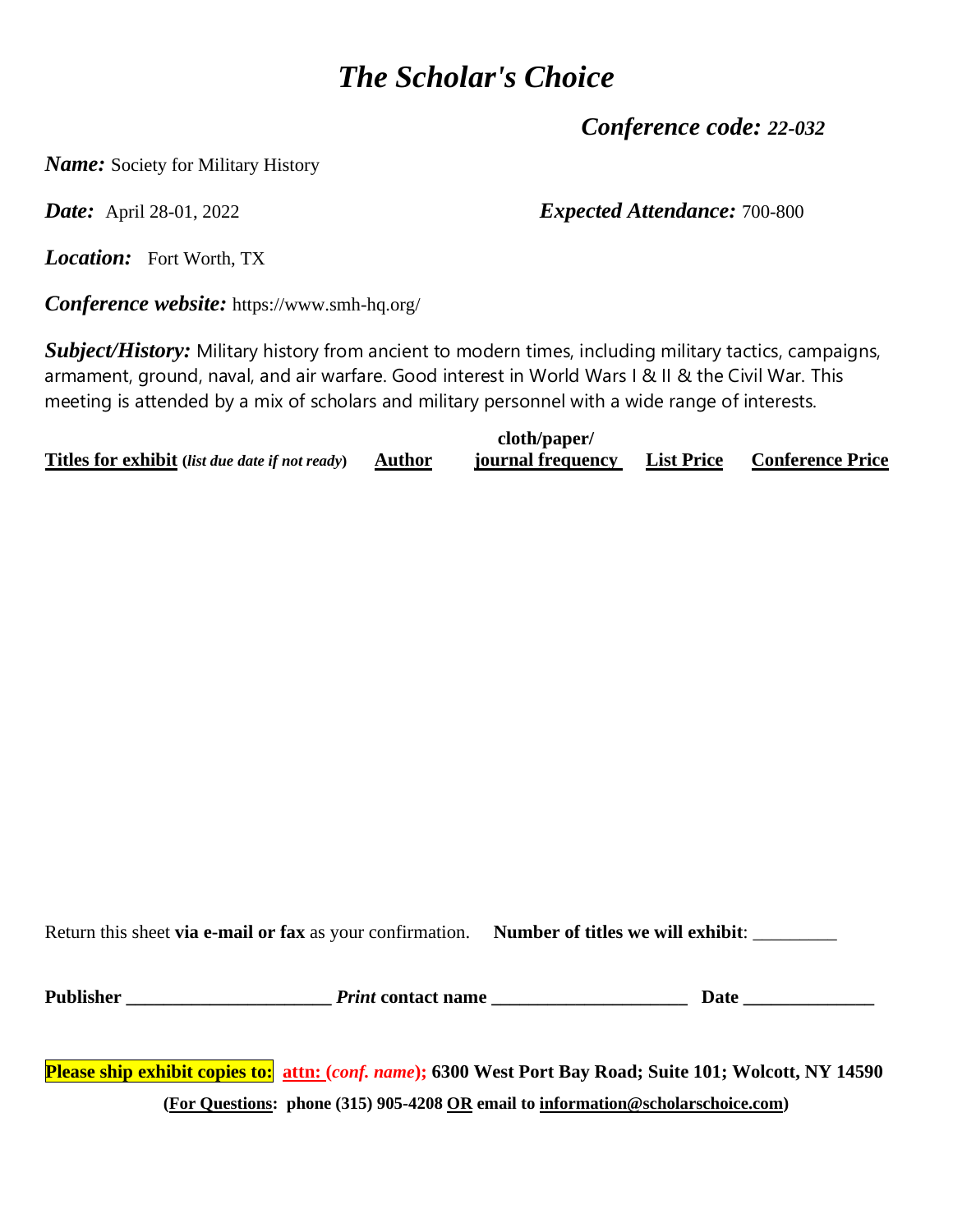*Conference code: 22-033* 

*Name:* International Congress on Medieval Studies

*Date:* May 09-14, 2022 *Expected Attendance:* 3000

*Location:* virtual

*Conference website:* https://wmich.edu/medievalcongress

*Subject/History:* History, literature, art, religion, music, & philosophy of medieval, late ancient, renaissance, and 16th-century studies. We have exhibited since 1976 with tremendous results. Attendees are booklovers who read widely and buy heavily from us. Most years we take a couple thousand dollars worth of orders at this conference.

|                                                        |               | cloth/paper/      |                                    |
|--------------------------------------------------------|---------------|-------------------|------------------------------------|
| <b>Titles for exhibit</b> (list due date if not ready) | <b>Author</b> | journal frequency | <b>List Price Conference Price</b> |

Return this sheet **via e-mail or fax** as your confirmation. **Number of titles we will exhibit**: \_\_\_\_\_\_\_\_\_

**Publisher \_\_\_\_\_\_\_\_\_\_\_\_\_\_\_\_\_\_\_\_\_\_** *Print* **contact name \_\_\_\_\_\_\_\_\_\_\_\_\_\_\_\_\_\_\_\_\_ Date \_\_\_\_\_\_\_\_\_\_\_\_\_\_**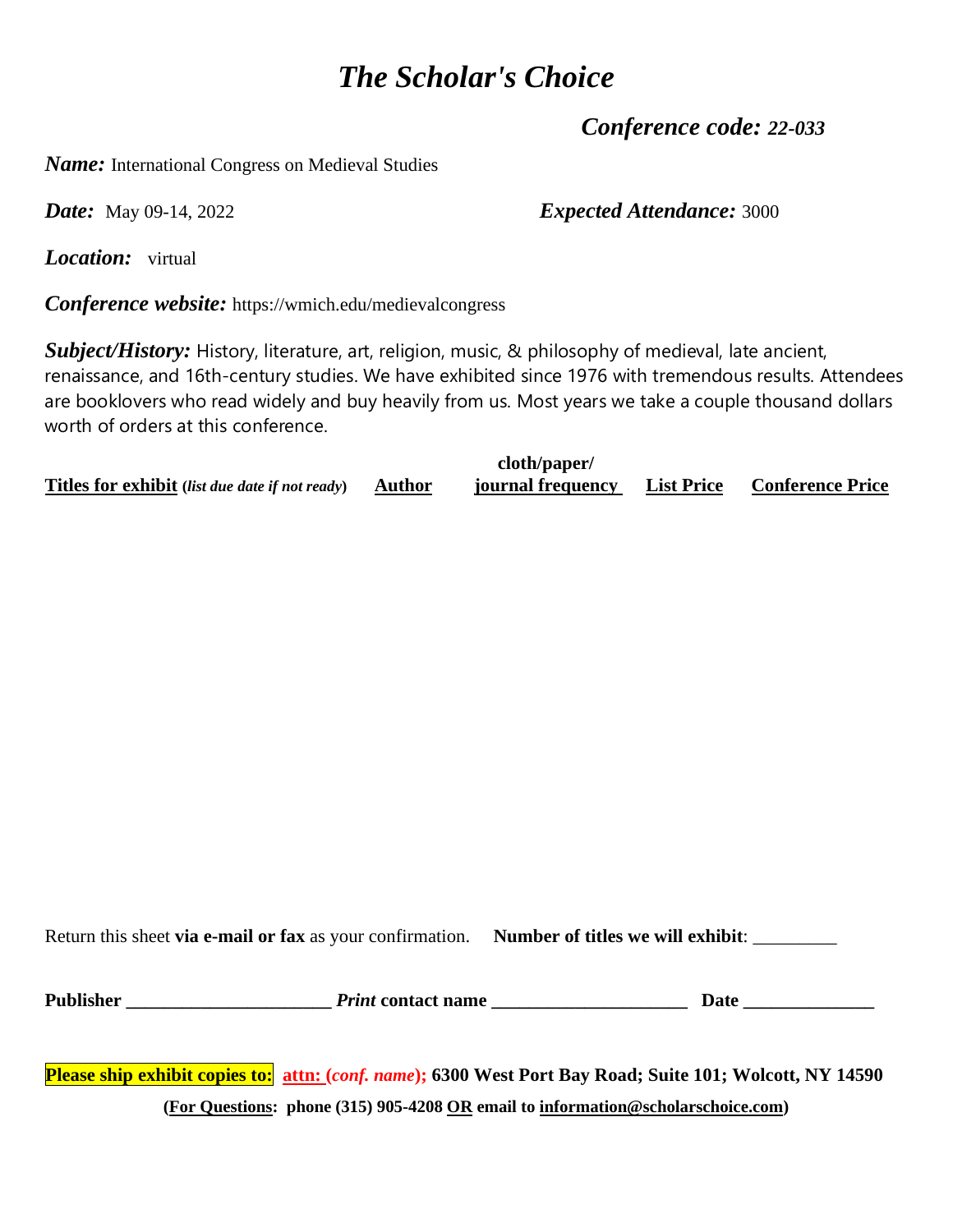#### *Conference code: 22-034*

*Name:* Association for the Study of Food & Society/Agriculture, Food, & Human Values Society

*Date:* May 18-21, 2022 *Expected Attendance:* 500-550

*Location:* Athens, GA

*Conference website:* https://cultivatingconnections2022.uga.edu/

*Subject/History:* Multidisciplinary study of the history & culture of food, dietary behaviors, agricultural practices, public policies toward food. Topics include food & the media, urban/rural development of regional food systems, etc. This society began as a group of philosophers, sociologists, & anthropologists & has grown to include scientists, cultural studies scholars, nutritionists, etc. Tremendous interest and energy in the book room.

|                                                        |        | cloth/paper/      |                   |                         |
|--------------------------------------------------------|--------|-------------------|-------------------|-------------------------|
| <b>Titles for exhibit</b> (list due date if not ready) | Author | journal frequency | <b>List Price</b> | <b>Conference Price</b> |

Return this sheet **via e-mail or fax** as your confirmation. **Number of titles we will exhibit**: \_\_\_\_\_\_\_\_\_

**Publisher \_\_\_\_\_\_\_\_\_\_\_\_\_\_\_\_\_\_\_\_\_\_** *Print* **contact name \_\_\_\_\_\_\_\_\_\_\_\_\_\_\_\_\_\_\_\_\_ Date \_\_\_\_\_\_\_\_\_\_\_\_\_\_**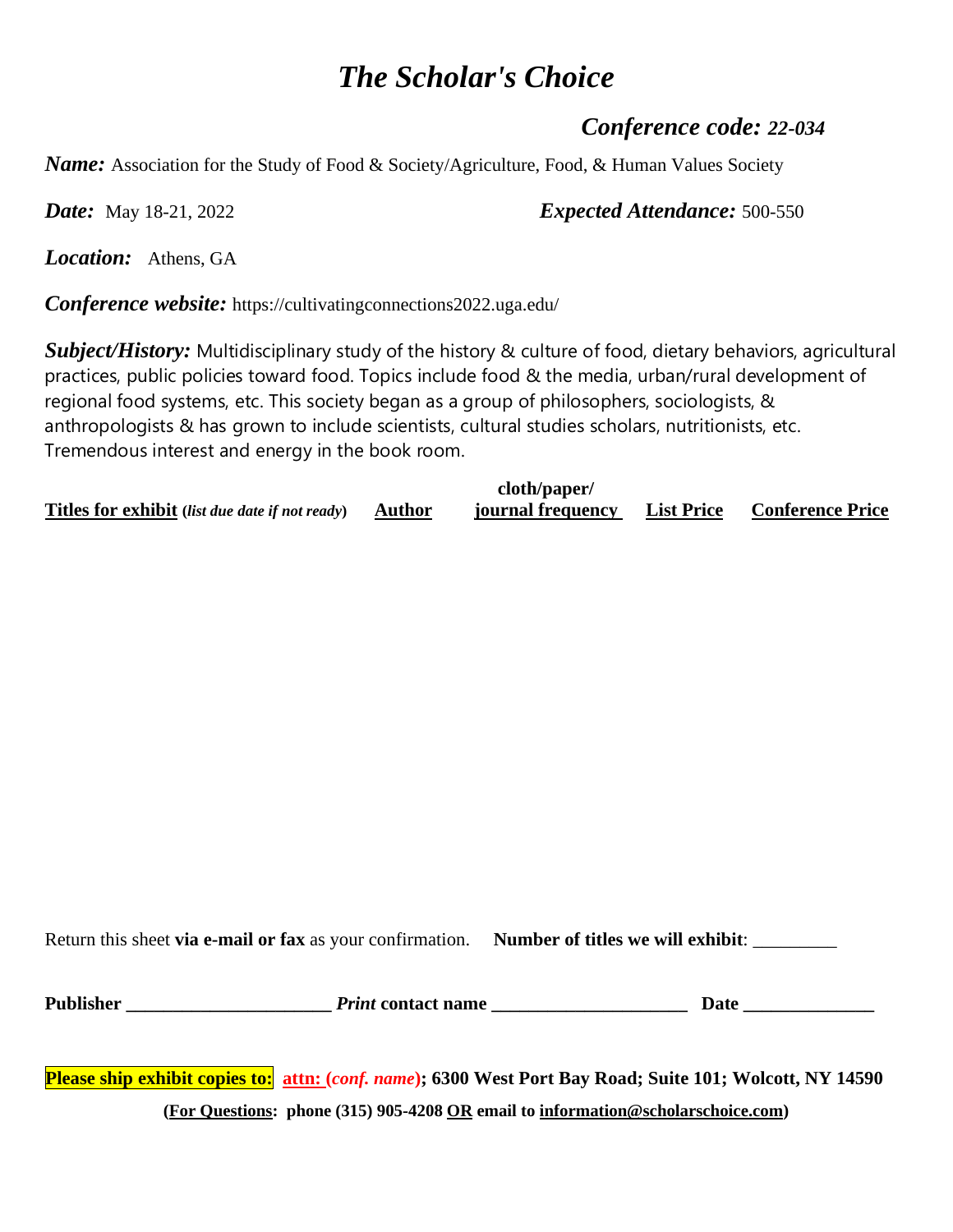*Conference code: 22-035* 

*Name:* Vernacular Architecture Forum

*Date:* May 18-21, 2022 *Expected Attendance:* 300-350

*Location:* San Antonio, TX

*Conference website:* https://www.vernaculararchitectureforum.org/

*Subject/History:* Multidisciplinary study of everyday architecture, i.e. traditional domestic & agricultural buildings, industrial/commercial structures, & indigenous architecture. Regional/cultural differences, settlement patterns, the cultural landscape, and landscape/garden titles also of interest. Attendees include architectural historians, folklorists, archaeologists, geographers, museum curators, cultural scholars, & preservationists.

|                                                        |        | cloth/paper/      |                   |                         |
|--------------------------------------------------------|--------|-------------------|-------------------|-------------------------|
| <b>Titles for exhibit</b> (list due date if not ready) | Author | journal frequency | <b>List Price</b> | <b>Conference Price</b> |

Return this sheet **via e-mail or fax** as your confirmation. **Number of titles we will exhibit**: \_\_\_\_\_\_\_\_\_

**Publisher \_\_\_\_\_\_\_\_\_\_\_\_\_\_\_\_\_\_\_\_\_\_** *Print* **contact name \_\_\_\_\_\_\_\_\_\_\_\_\_\_\_\_\_\_\_\_\_ Date \_\_\_\_\_\_\_\_\_\_\_\_\_\_**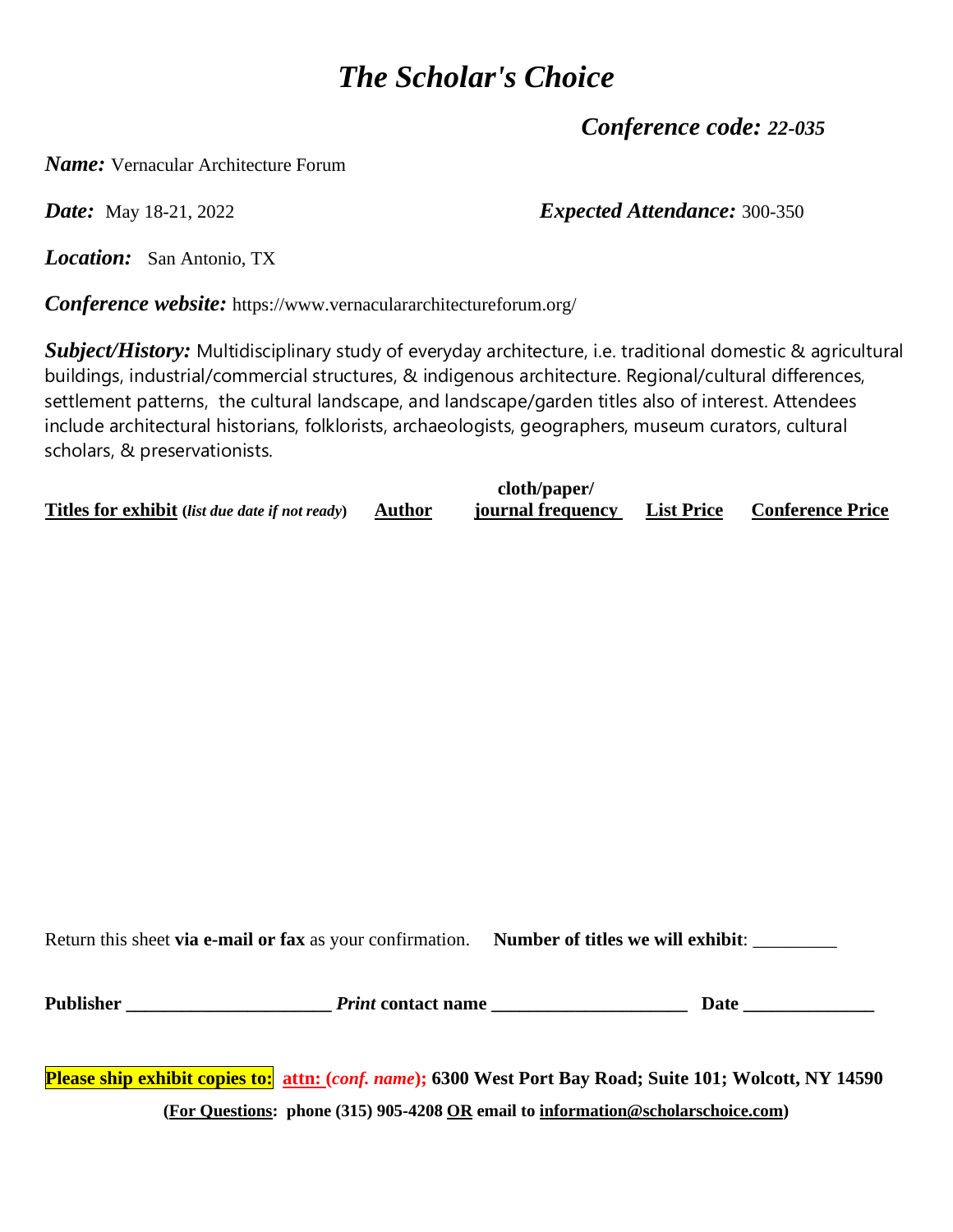*Conference code: 22-036* 

*Name:* European Union Studies Association

*Date:* May 19-21, 2022 *Expected Attendance:* 500-600

*Location:* Miami, FL

*Conference website:* www.eustudies.org

*Subject/History:* Politics, economics, history, law, & culture of the European Community. Political scientists are the largest group in attendance, with other disciplines represented as well. The society is particularly interested in the impact of the integration, enlargement, Europeanization, & constitutionalism of the EU and most recently, the immigrant crisis and Brexit.

|                                                               | cloth/paper/      |                                    |
|---------------------------------------------------------------|-------------------|------------------------------------|
| <b>Titles for exhibit</b> (list due date if not ready) Author | journal frequency | <b>List Price Conference Price</b> |

Return this sheet **via e-mail or fax** as your confirmation. **Number of titles we will exhibit**: \_\_\_\_\_\_\_\_\_

**Publisher \_\_\_\_\_\_\_\_\_\_\_\_\_\_\_\_\_\_\_\_\_\_** *Print* **contact name \_\_\_\_\_\_\_\_\_\_\_\_\_\_\_\_\_\_\_\_\_ Date \_\_\_\_\_\_\_\_\_\_\_\_\_\_**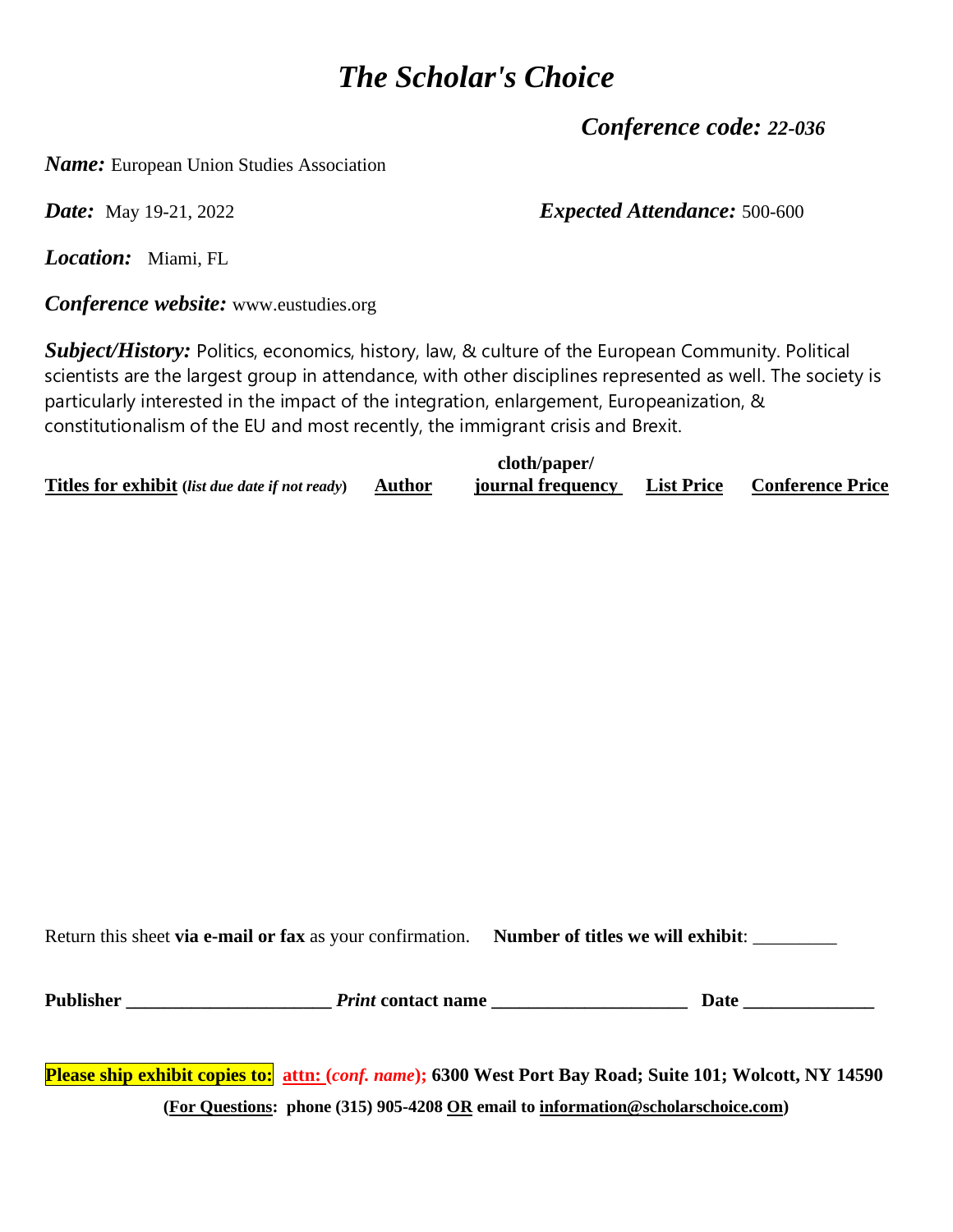*Conference code: 22-037* 

*Name:* North American Patristics Society

**Date:** May 26-28, 2022 *Expected Attendance:* **400-450** 

*Location:* Chicago, IL

*Conference website:* https://www.patristics.org/

*Subject/History:* History, theology, art, music, culture, society of early Christianity from St. Paul to 600 A.D. Also, some history of late antiquity. Excellent results at previous exhibits. This is a major meeting for early Christian studies.

|                                                        | cloth/paper/      |                                    |
|--------------------------------------------------------|-------------------|------------------------------------|
| Titles for exhibit (list due date if not ready) Author | journal frequency | <b>List Price Conference Price</b> |

Return this sheet **via e-mail or fax** as your confirmation. **Number of titles we will exhibit**: \_\_\_\_\_\_\_\_\_

**Publisher \_\_\_\_\_\_\_\_\_\_\_\_\_\_\_\_\_\_\_\_\_\_** *Print* **contact name \_\_\_\_\_\_\_\_\_\_\_\_\_\_\_\_\_\_\_\_\_ Date \_\_\_\_\_\_\_\_\_\_\_\_\_\_**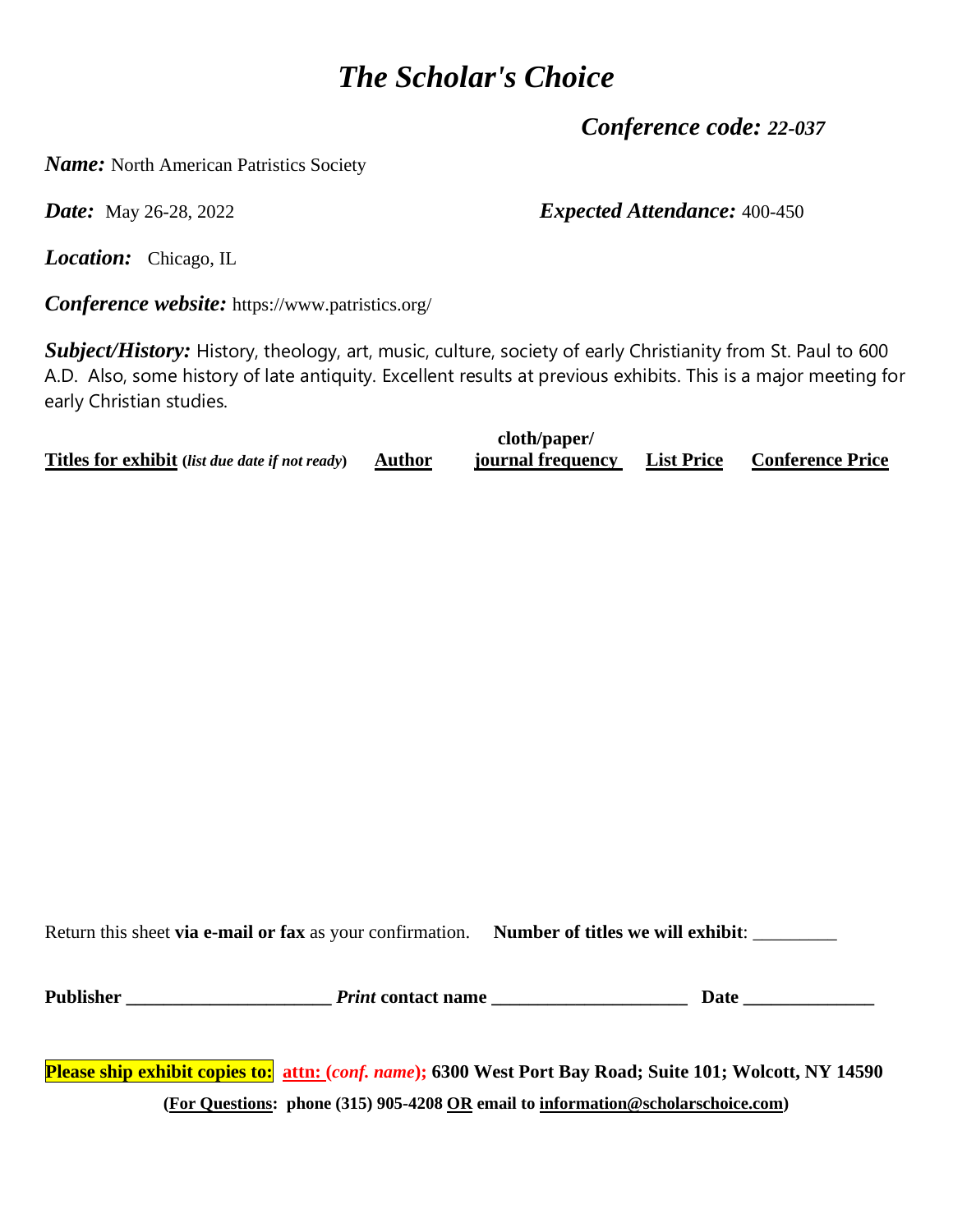*Conference code: 22-038* 

*Name:* American Literature Association

*Date:* May 26-29, 2022 *Expected Attendance:* 1000

*Location:* Chicago, IL

*Conference website:* https://americanliteratureassociation.org/ala-conferences/ala-annual-conference/

*Subject/History:* American literature, literary theory, & criticism from colonial to contemporary times. Gender and race issues in literature are popular. Attendees primarily buy paperbacks. Baldwin, Faulkner, Hemingway, Morrison, & Steinbeck have been especially popular the past few years. Good traffic, strong response to books. Many author societies such as Poe, Hawthorne, Faulkner, etc. meet concurrently with ALA. This is one of the major conferences on American literary studies.

|                                                        |        | cloth/paper/      |                                    |
|--------------------------------------------------------|--------|-------------------|------------------------------------|
| <b>Titles for exhibit</b> (list due date if not ready) | Author | journal frequency | <b>List Price Conference Price</b> |

Return this sheet **via e-mail or fax** as your confirmation. **Number of titles we will exhibit**: \_\_\_\_\_\_\_\_\_

**Publisher \_\_\_\_\_\_\_\_\_\_\_\_\_\_\_\_\_\_\_\_\_\_** *Print* **contact name \_\_\_\_\_\_\_\_\_\_\_\_\_\_\_\_\_\_\_\_\_ Date \_\_\_\_\_\_\_\_\_\_\_\_\_\_**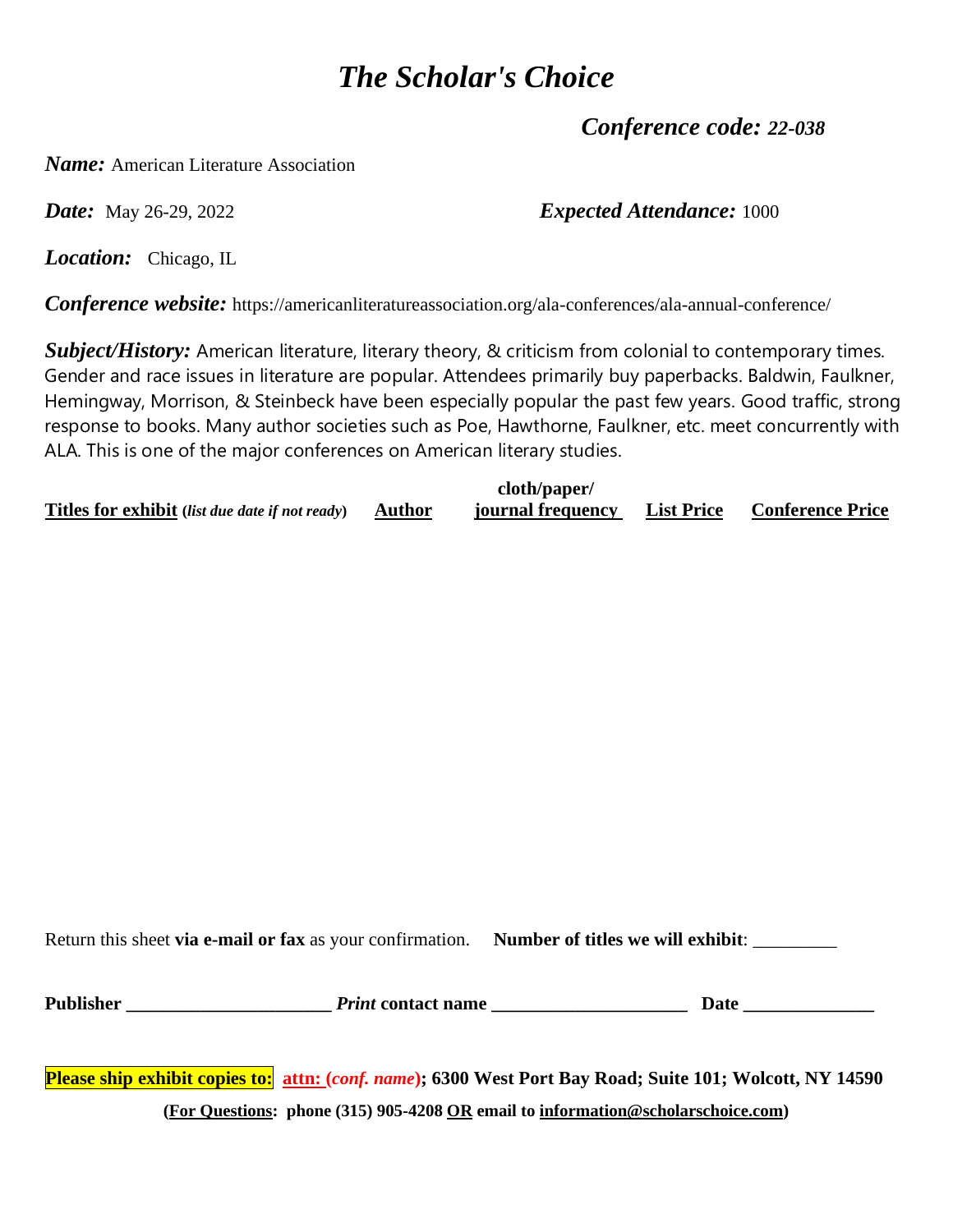*Conference code: 22-039* 

*Name:* Policy History Conference

*Date:* June 01-04, 2022 *Expected Attendance:* 350-400

*Location:* Tempe, AZ

*Conference website:* https://jph.asu.edu/2022-about

*Subject/History:* Interdisciplinary study of public policy. Papers will cover a wide range of topics from politics, education, health care, economics, & the environment to military history, ethics, sociology, etc. Good interest in the book display & many favorable comments on the selection of books.

|                                                        | cloth/paper/      |                                    |
|--------------------------------------------------------|-------------------|------------------------------------|
| Titles for exhibit (list due date if not ready) Author | journal frequency | <b>List Price Conference Price</b> |

Return this sheet **via e-mail or fax** as your confirmation. **Number of titles we will exhibit**: \_\_\_\_\_\_\_\_\_

**Publisher \_\_\_\_\_\_\_\_\_\_\_\_\_\_\_\_\_\_\_\_\_\_** *Print* **contact name \_\_\_\_\_\_\_\_\_\_\_\_\_\_\_\_\_\_\_\_\_ Date \_\_\_\_\_\_\_\_\_\_\_\_\_\_**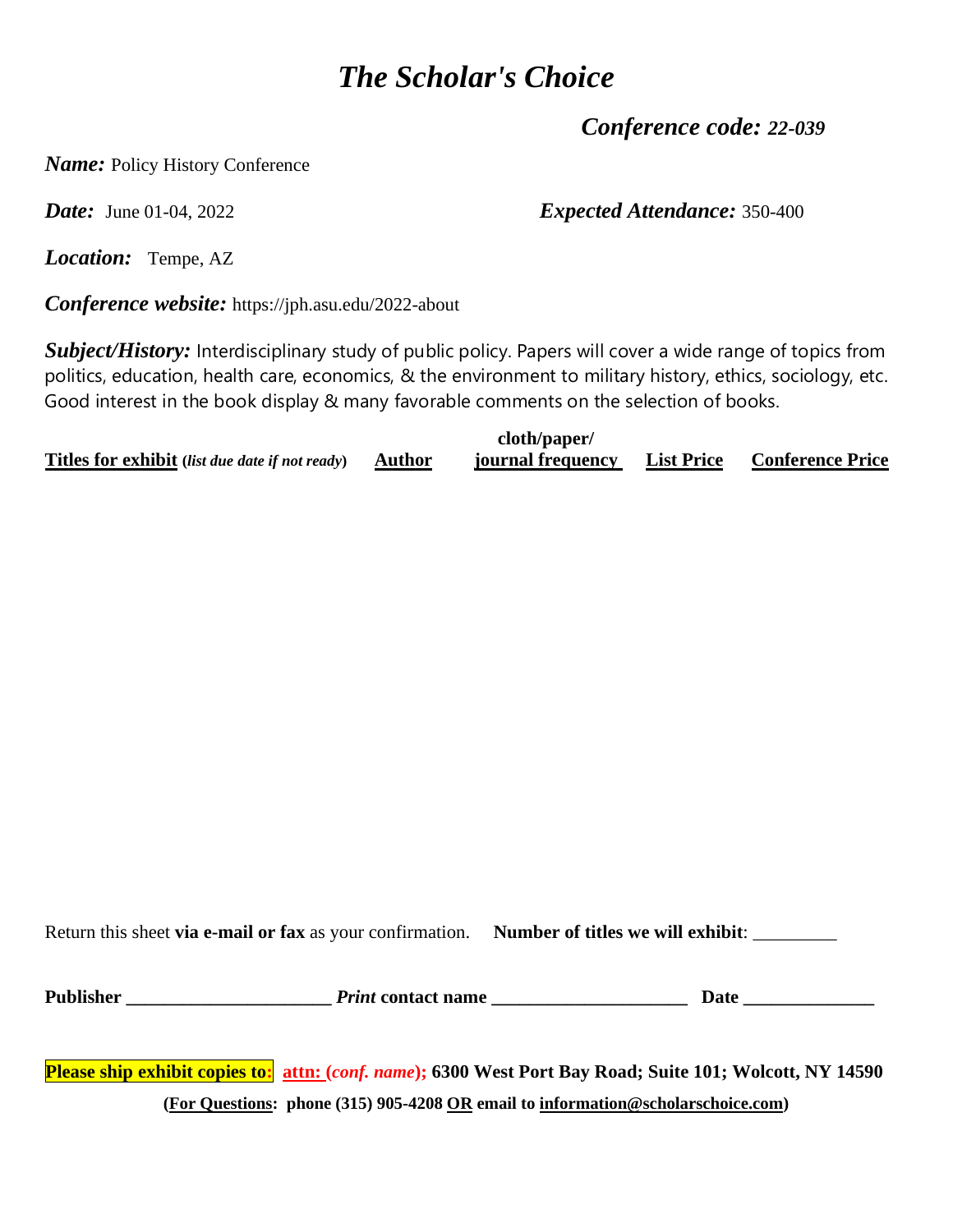*Conference code: 22-040* 

*Name:* Children's Literature Association

*Date:* June 02-04, 2022 *Expected Attendance:* 350-400

*Location:* Atlanta, GA

*Conference website:* https://chla.memberclicks.net/

*Subject/History:* Critical, theoretical, historical, & pedagogical study of children's literature, film, & other media as well as childhood studies in general. Great interest in fairy tales, comics, graphic novels, video games, YA & fantasy literature (esp. Harry Potter), & picture books. Some interest in general literature as well, in particular postcolonial literature the past few years. This year's theme is "City in a Forest" which will grapple with the ways in which young people have been associated with the natural world, whether that be to nostalgize an idyllic, pastoral past or to emphasize youth's wild, untamed behavior.

**Titles for exhibit (***list due date if not ready***) Author journal frequency List Price Conference Price**

**cloth/paper/**

Return this sheet **via e-mail or fax** as your confirmation. **Number of titles we will exhibit**: \_\_\_\_\_\_\_\_\_

| Publisher | <i>Print</i> contact name |  |
|-----------|---------------------------|--|
|           |                           |  |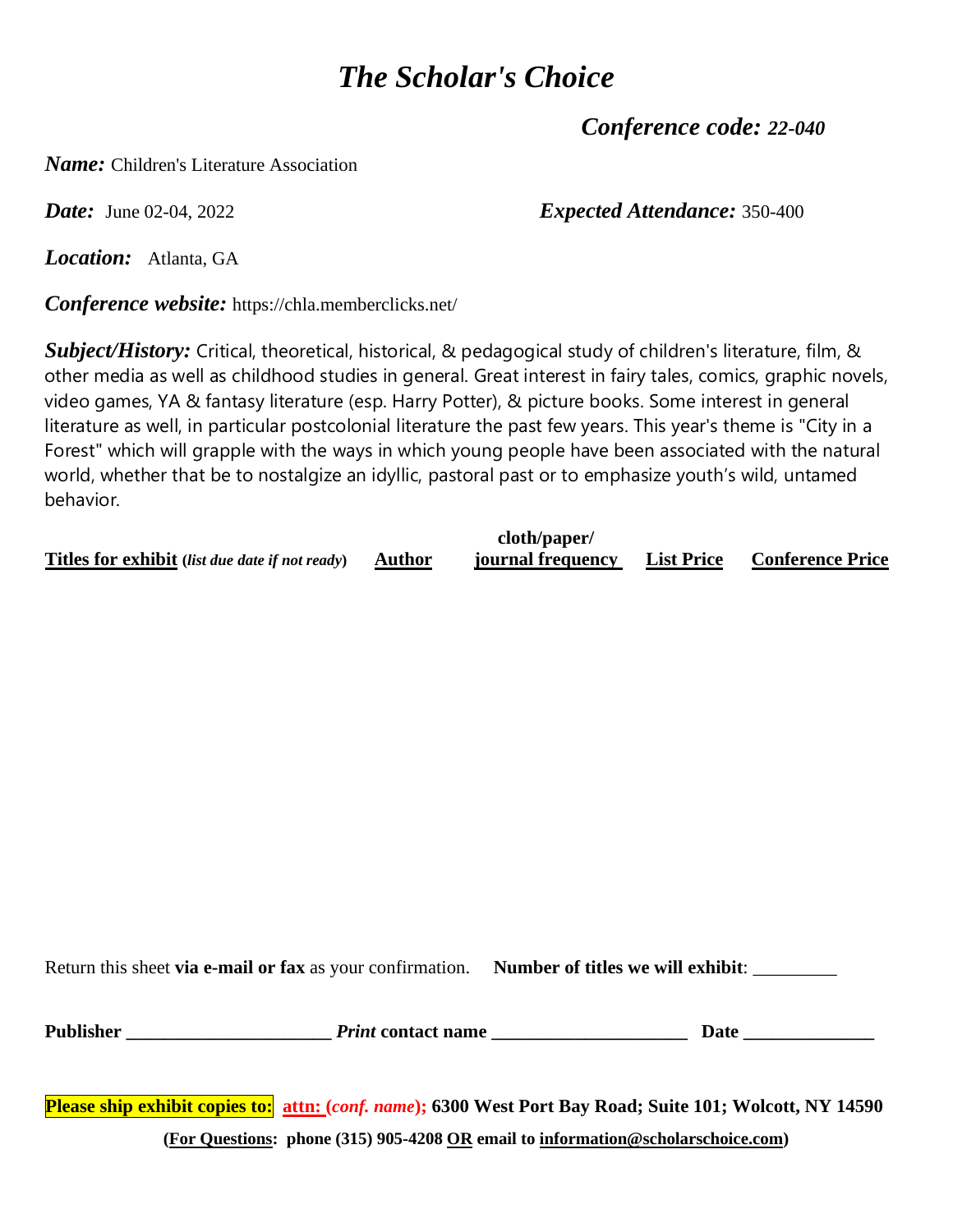*Conference code: 22-041* 

*Name:* Cultural Studies Association

*Date:* June 02-04, 2022 *Expected Attendance:* 300-400

*Location:* Chicago, IL

*Conference website:* https://www.culturalstudiesassociation.org/

*Subject/History:* Modern-era cultural studies with an emphasis on general theory. Strong interest in gender & race, media, current events, religion, politics, health care, social issues, etc. Quite a few young professors attend so there is good interest in cultural theory readers but can sometimes be a resistance to high-priced books, so paperbacks fare better here.

|                                                                      | cloth/paper/      |                                    |
|----------------------------------------------------------------------|-------------------|------------------------------------|
| <b>Titles for exhibit</b> (list due date if not ready) <b>Author</b> | journal frequency | <b>List Price Conference Price</b> |

Return this sheet **via e-mail or fax** as your confirmation. **Number of titles we will exhibit**: \_\_\_\_\_\_\_\_\_

**Publisher \_\_\_\_\_\_\_\_\_\_\_\_\_\_\_\_\_\_\_\_\_\_** *Print* **contact name \_\_\_\_\_\_\_\_\_\_\_\_\_\_\_\_\_\_\_\_\_ Date \_\_\_\_\_\_\_\_\_\_\_\_\_\_**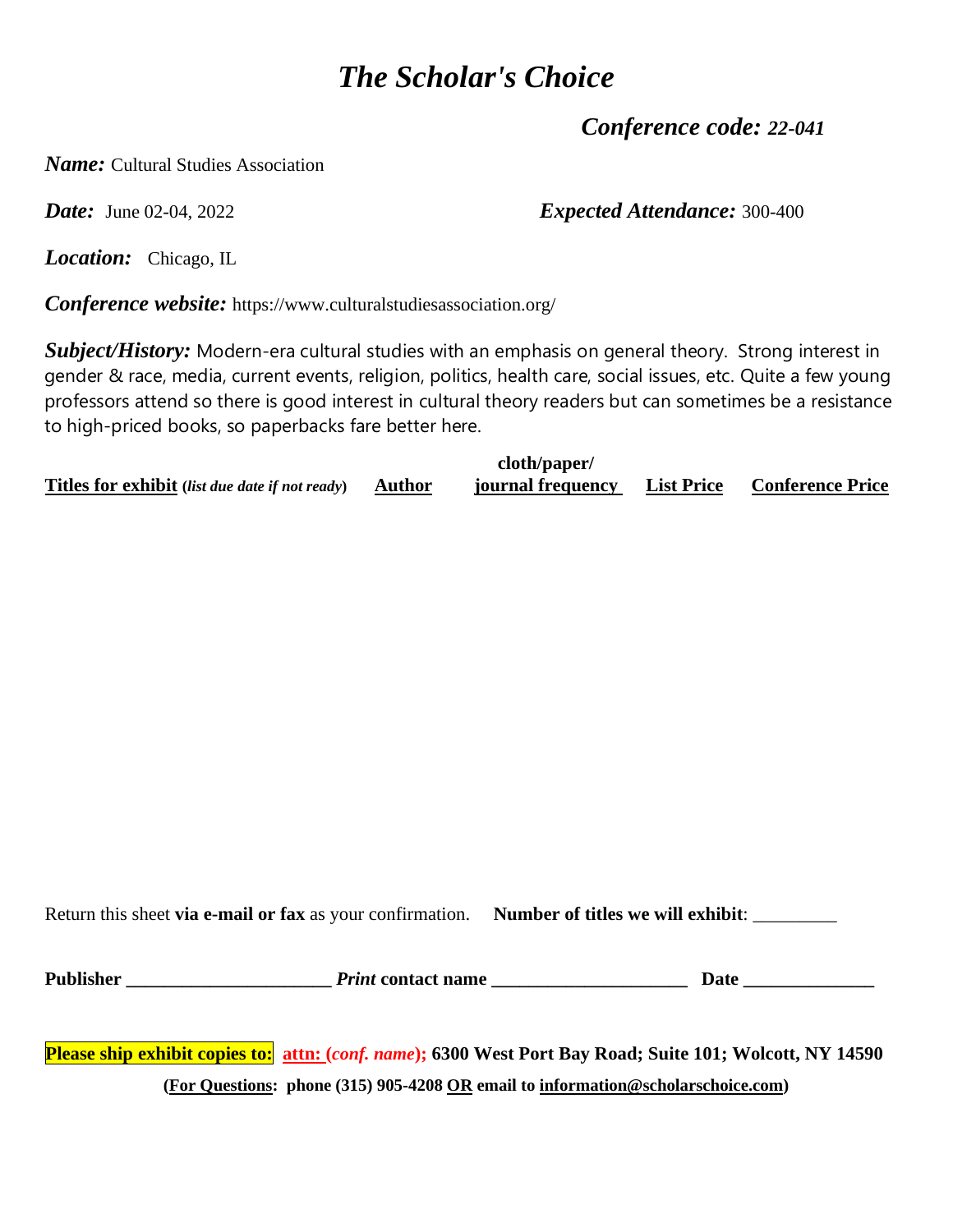*Conference code: 22-042* 

*Name:* Catholic Theological Society of America

**Date:** June 09-12, 2022 *Expected Attendance:* 450-500

*Location:* Atlanta, GA

*Conference website:* https://ctsa-online.org/

*Subject/History:* Biblical and philosophical theology of Catholicism. Major theologians from the Catholic & to a lesser degree, Protestant traditions. Good interest in Christian ethics & morality, women in religion, pedagogy, current issues within the Catholic church, Papal history, & Latin American religious history.

|                                                        |          | cloth/paper/      |                                    |
|--------------------------------------------------------|----------|-------------------|------------------------------------|
| <b>Titles for exhibit</b> (list due date if not ready) | , Author | journal frequency | <b>List Price Conference Price</b> |

Return this sheet **via e-mail or fax** as your confirmation. **Number of titles we will exhibit**: \_\_\_\_\_\_\_\_\_

**Publisher \_\_\_\_\_\_\_\_\_\_\_\_\_\_\_\_\_\_\_\_\_\_** *Print* **contact name \_\_\_\_\_\_\_\_\_\_\_\_\_\_\_\_\_\_\_\_\_ Date \_\_\_\_\_\_\_\_\_\_\_\_\_\_**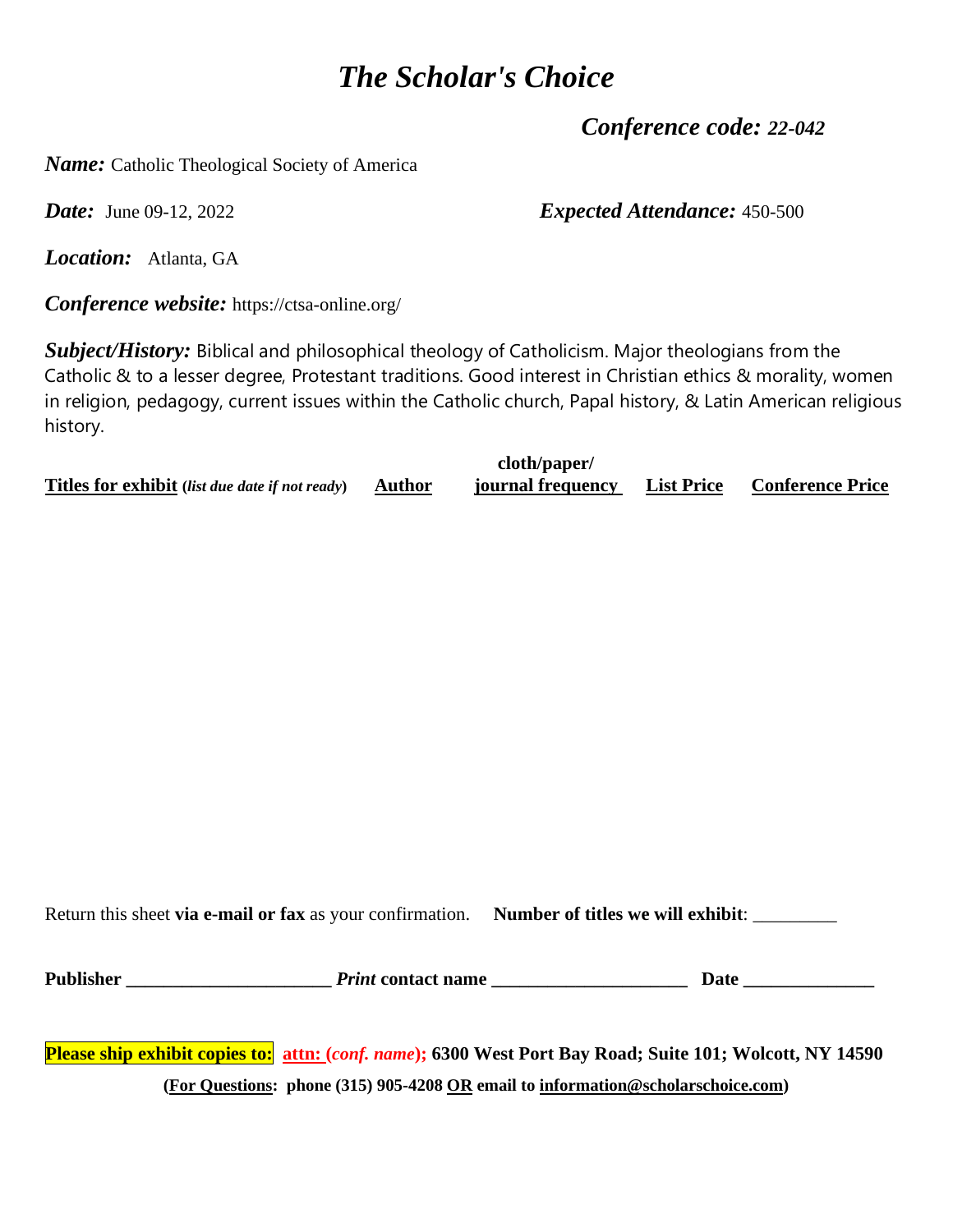*Conference code: 22-043* 

*Name:* Symposium on Medieval & Renaissance Studies

*Date:* June 21-23, 2022 *Expected Attendance:* 300-400

*Location:* St. Louis, MO

*Conference website:* https://www.slu.edu/arts-and-sciences/medieval-renaissance-studies/symposium.php

*Subject/History:* The conference strives to increase the scholarly conversation among specialists in Renaissance & Medieval studies. Many sessions discuss cross-overs between the two scholarly fields while others focus on traditional areas of scholarship. Literature, religion, art, history, & gender issues of the Middle Ages & Renaissance periods are the main topics. Attendees come from throughout the U.S. & Canada and a number of them have influence on their institutional library purchases.

|                                                               | cloth/paper/      |                                    |
|---------------------------------------------------------------|-------------------|------------------------------------|
| <b>Titles for exhibit</b> (list due date if not ready) Author | journal frequency | <b>List Price Conference Price</b> |

Return this sheet **via e-mail or fax** as your confirmation. **Number of titles we will exhibit**: \_\_\_\_\_\_\_\_\_

**Publisher \_\_\_\_\_\_\_\_\_\_\_\_\_\_\_\_\_\_\_\_\_\_** *Print* **contact name \_\_\_\_\_\_\_\_\_\_\_\_\_\_\_\_\_\_\_\_\_ Date \_\_\_\_\_\_\_\_\_\_\_\_\_\_**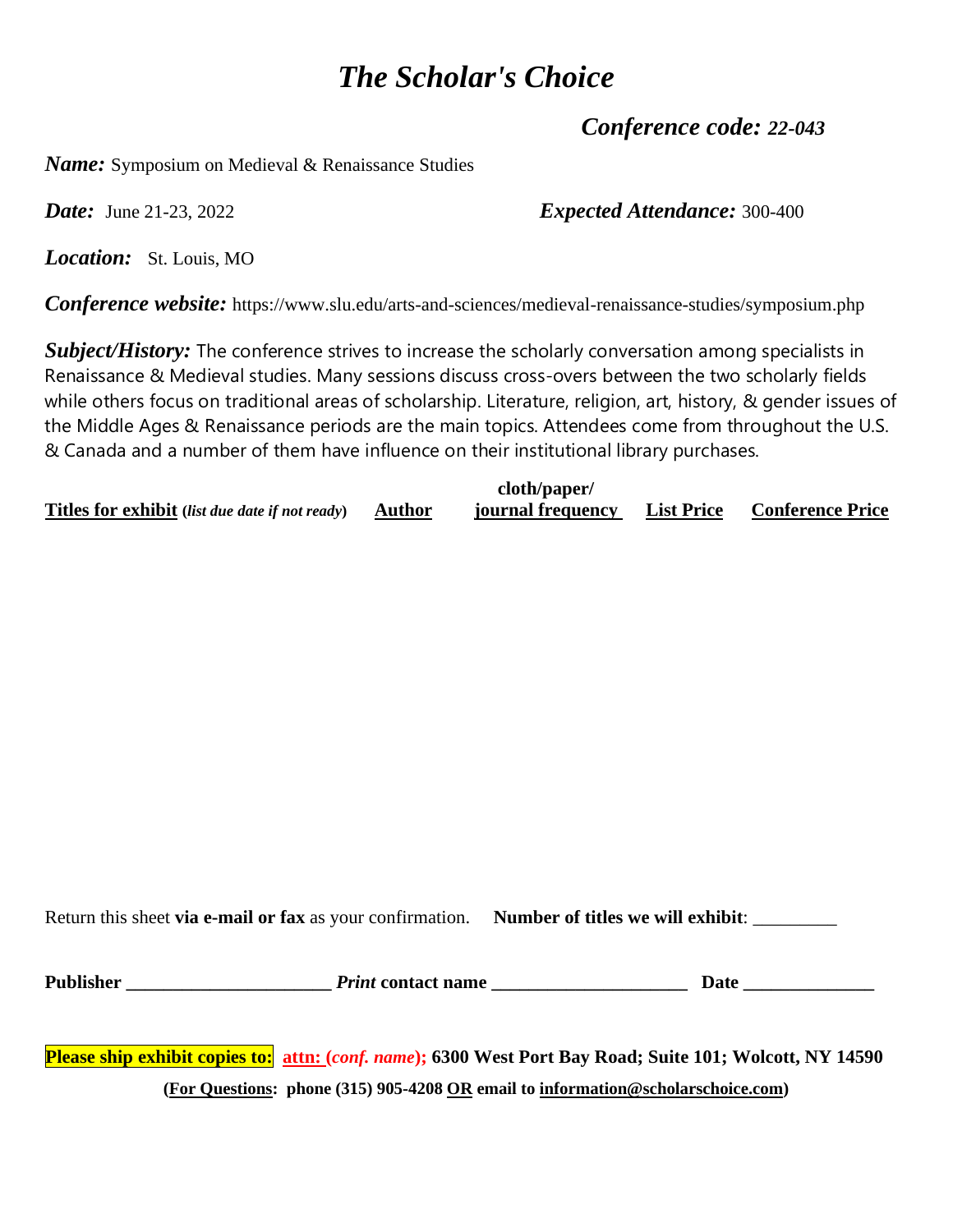#### *Conference code: 22-044*

*Name:* Console-ing Passions: An International Conference on Television, Video, Audio, New Media, and Feminism

*Date:* June 23-25, 2022 *Expected Attendance:* 250-300

*Location:* Orlando, FL

*Conference website:* https://cp2022.cah.ucf.edu/call-for-proposals/

*Subject/History:* The study of media and popular culture with an emphasis on gender, sexuality, race, and/or other systems of inequality. Founded in 1992 by a group of feminist media scholars & artists, Console-ing Passions has become the leading international scholarly network for feminist research in television, video, audio, and new media but also among the top conferences for scholars of media generally.

|                                                        |        | cloth/paper/      |                   |                         |
|--------------------------------------------------------|--------|-------------------|-------------------|-------------------------|
| <b>Titles for exhibit</b> (list due date if not ready) | Author | journal frequency | <b>List Price</b> | <b>Conference Price</b> |

Return this sheet **via e-mail or fax** as your confirmation. **Number of titles we will exhibit**: \_\_\_\_\_\_\_\_\_

**Publisher \_\_\_\_\_\_\_\_\_\_\_\_\_\_\_\_\_\_\_\_\_\_** *Print* **contact name \_\_\_\_\_\_\_\_\_\_\_\_\_\_\_\_\_\_\_\_\_ Date \_\_\_\_\_\_\_\_\_\_\_\_\_\_**